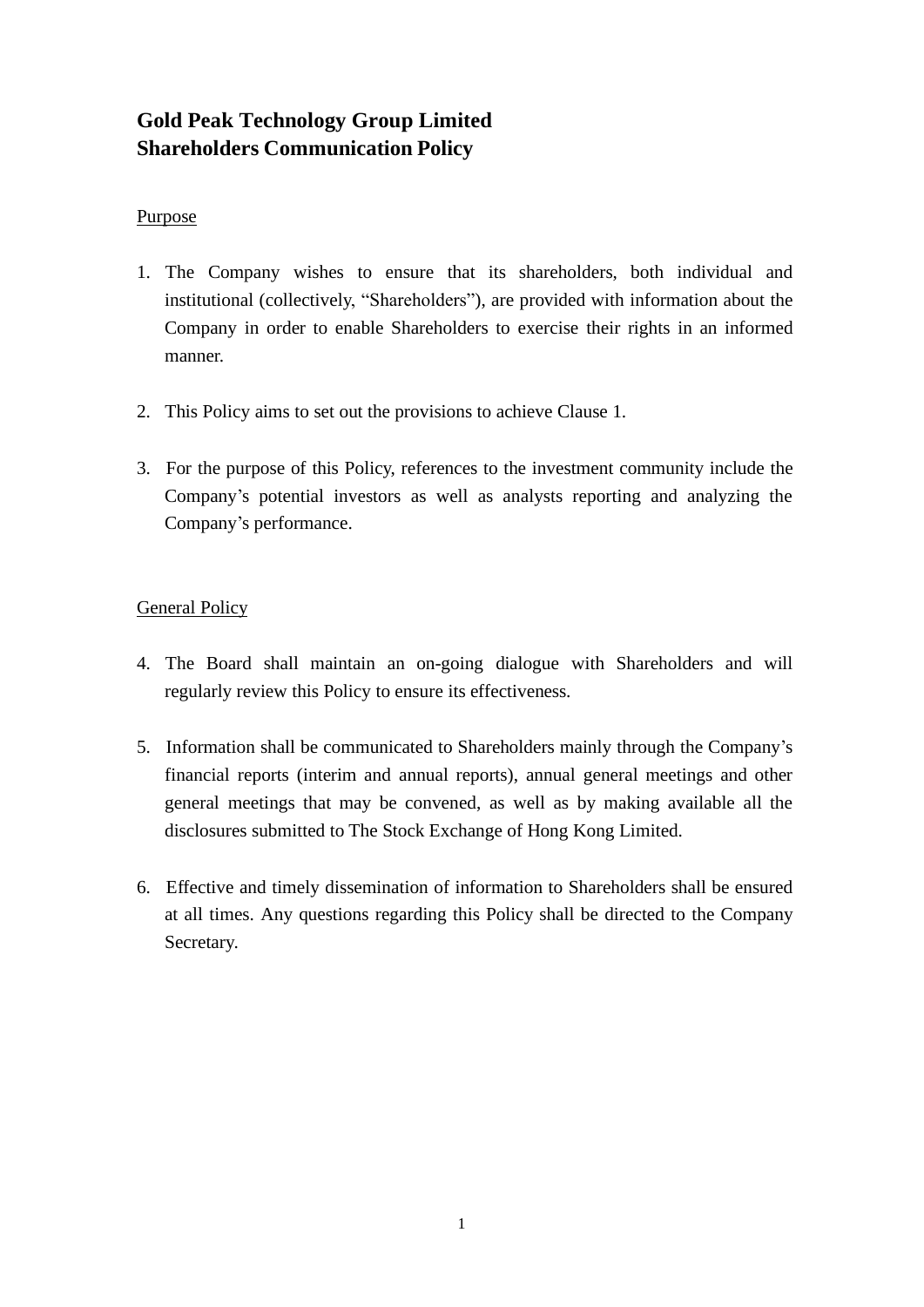#### Communication Strategies

- 7. Information Disclosure
	- (a) Shareholders are provided with an easy access to the Company's corporate information via the corporate website at [www.goldpeak.com](http://www.goldpeak.com/) which is updated on a timely and regular basis.
	- (b) Information released by the Company to The Stock Exchange of Hong Kong Limited is posted on the corporate website immediately thereafter. Such information includes financial statements, results announcements, circulars and notices of general meetings and associated explanatory documents, etc.
	- (c) All press releases issued by the Company are made available on the corporate website.
- 8. Communication
	- (a) Corporate information is provided to Shareholders to facilitate Shareholders' understanding of the Company's latest business development.
	- (b) Email notification service is available and Shareholders are invited to provide their email addresses to facilitate timely and effective communications.
- 9. Shareholders' Meetings
	- (a) Shareholders are invited to participate in general meetings or appoint proxies to attend and vote at meetings for and on their behalf if they are unable to attend the meetings.
	- (b) Shareholders are welcome to ask questions in general meetings, and board members, in particular, the Chairman and Vice Chairman or their delegates, appropriate management executives and external auditors will attend annual general meetings to answer Shareholders' questions.
	- (c) The process of the Company's general meeting is monitored and reviewed on a regular basis, and, if necessary, changes are made to ensure the Shareholders' needs are best served.